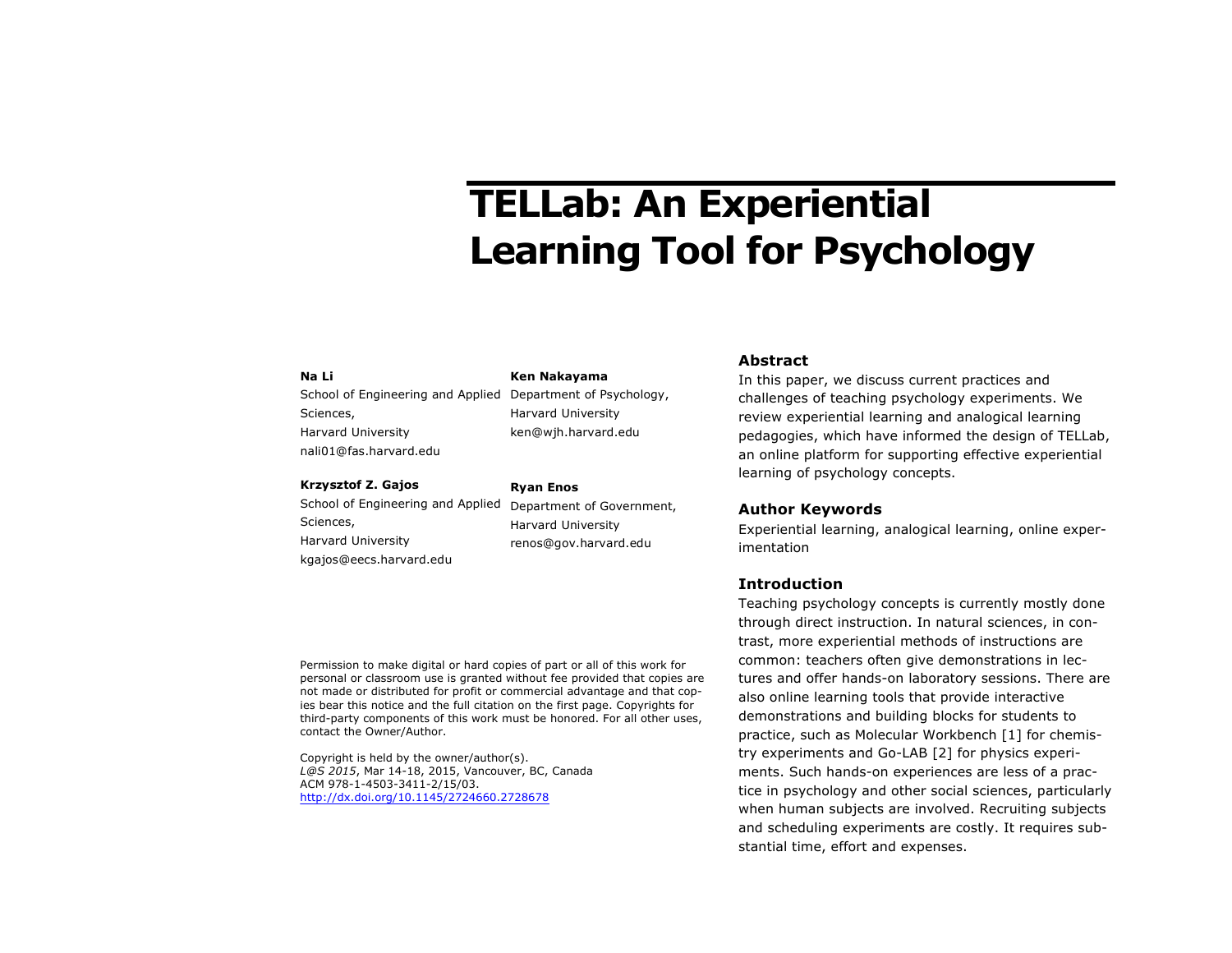|   | Steps                               | <b>Activities</b>                                                                                            |
|---|-------------------------------------|--------------------------------------------------------------------------------------------------------------|
| 1 | Concrete ex-<br>perience            | Taking exper-<br>iments.                                                                                     |
| 2 | Observation<br>and reflection       | Review re-<br>sults.<br>Answering<br>questions<br>about the<br>experiment.                                   |
| 3 | Forming ab-<br>stract con-<br>cepts | Comparing<br>the experi-<br>ment with<br>other experi-<br>ments that<br>belong to the<br>same para-<br>digm. |
| 4 | Testing in<br>new situa-<br>tions   | Designing<br>new experi-<br>ment.                                                                            |

**Table 1.** The four steps of ELM and corresponding activities.

Another challenge of teaching psychology experiments is to transfer the deep structures of those experiments to students. Most psychology experiments have a lot of surface information, such as vivid contexts and images, which distract novice learners from seeing the underlying mechanism that make an experiment works properly.

Let's take the Stroop Test as an example. The original Stroop test [3] presents color words that are printed in either the color that the word indicates (e.g., RED) or another color (e.g., GREEN), and subjects are either asked to name the color of the word, or to read the word. For example, if the word 'red' is printed in green color, then the subject should choose green if asked to name the color of the word and choose red if asked to read the word. The results of the Stroop test showed that people are significantly faster reading a word than naming the color it is printed in. The deep knowledge about this test is that word processing and color processing can interfere with each other, and word processing is dominant to color processing when interference occurs. If we can see this mechanism, then we can use it to test if word processing interferes with image processing, or if auditory processing interferes with image processing, or if word processing interferes with emotional processing. And we can test which processing mechanisms are dominant with respect to others. The Stroop effect is one of the best-known experimental paradigms in psychology. There are many other paradigms like Stroop test—each representing a broad underlying concept—and it is crucial for students to learn these paradigms in order to select the right one to develop new novel interesting experiments.

In this work-in-progress, we discuss the design of TELLab [4], a new platform for supporting effective experiential learning of psychology concepts. We review two pedagogies that have informed the design of TELLab. We then summarize existing resources for experiential learning of psychology concepts. Led by the theoretical discussion, we describe a conceptual design of TELLab and its key features.

# **Experiential Learning and Analogical Reasoning**

The Experiential Learning Model (ELM) [5] provides four steps for constructing effective experiential learning activities. In Table 1, we show these four steps and possible activities to implement them. Let's put the discussion of ELM in the context of learning a psychology paradigm. First, a student needs to generate a concrete experience of the paradigm, for example, taking an experiment that belongs to the paradigm. Second, the student needs to review the experience and reflect on it. To facilitate reflection of experience, there are some practical questions to ask [6], the questions that encourage students to think about what happened, why did that happen, and how does that relate to everyday life.

The third step is to form abstract concepts. As we have discussed above, it is hard for novice learners to grasp the deep knowledge from single experiment. Therefore, we propose to apply another learning pedagogy, Analogical Learning, to facilitate learning the deep knowledge. A central activity of analogical learning is to scaffold the process of analogical mapping—a process of finding common structures between two different examples. It has been shown that people can learn a common underlying principle and apply it to new prob-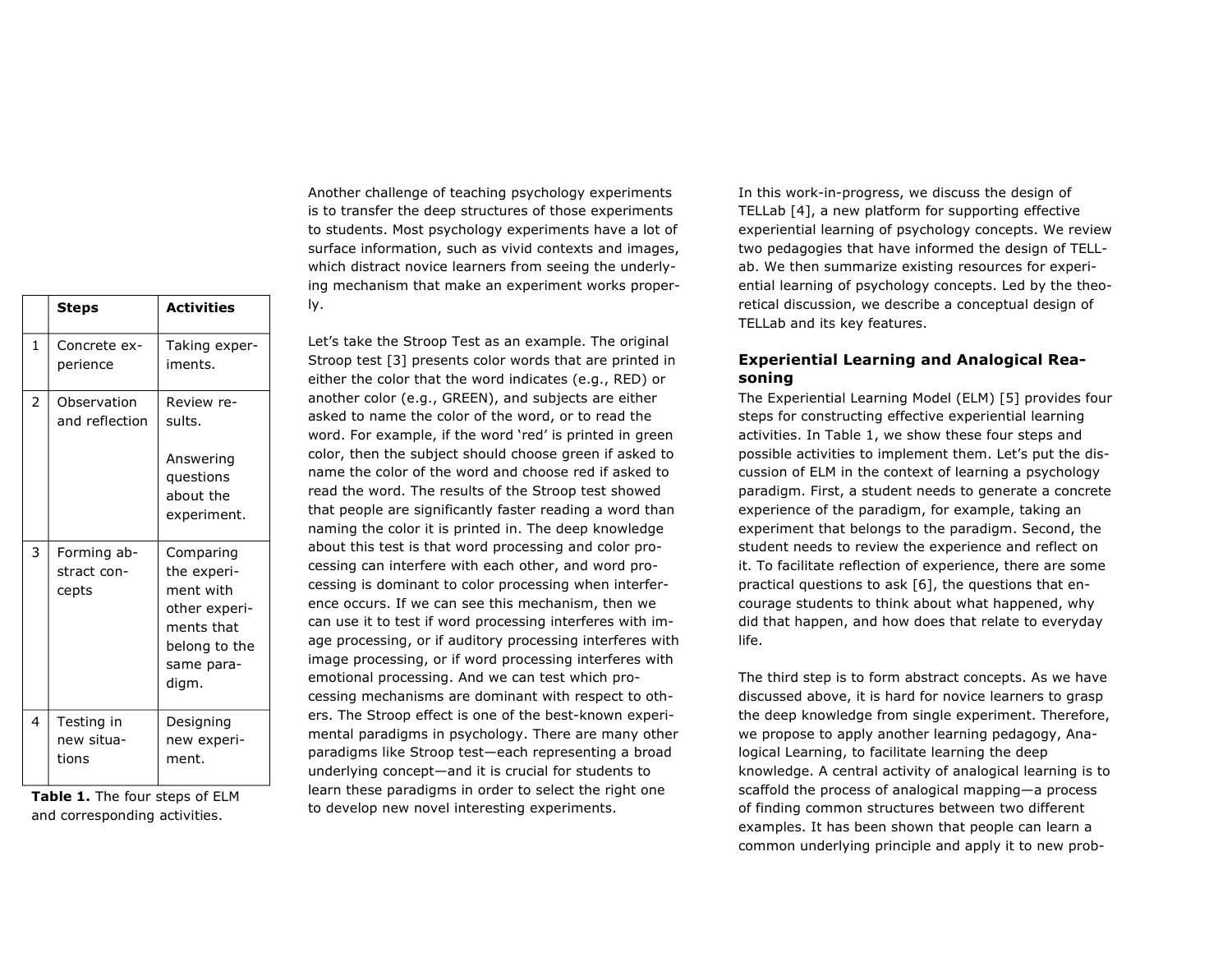# TELLab





Figure 1. Each paradigm page shows a list of experiments (A) for students to learn. Students can copy (B) an experiment design to their workspaces and adapt it to create their own experiment. Students can tag (C) an experiment design to help improve the experiment recommendation system.

lems by comparing two examples, even if the common principle is only partially understood in either example [7].

## **Resources for Experiential Learning**

Online experiment platforms, such as LabInTheWild [8], TestMyBrain [9], and The Norton Psychology Labs [10], provide hands-on opportunities for students to experience psychology concepts. They also provide participants with meaningful feedback on their results. Participants can see how their results conform to or differ from the general public. This approach proved effective for attracting broad participation: LabInTheWild, for example, has more than 2 million visitors and nearly 750,000 visitors have taken experiments on the website [11]. These platforms provide experiential learning opportunities, where students are motivated to learn by taking the experiments and see their results. They get to sense the cause and effect in a phenomenon by themselves. One problem of these platforms is that each experimental paradigm is represented by a single experimental design. It would be hard for students to abstract the deep structure from taking a single experiment.

Besides demonstrative experiment websites, there are also authoring tools that can be used as learning tools. For example, *Qualtrics [12]*, *Open Sesame [13]* and *Paradigm [14],* provide graphic user interfaces for novice users to design and conduct psychology experiments. Qualtrics, a survey authoring tool, is widely used among students. However, it limits the kinds of experiments that could be pursued. Open Sesame and Paradigm are both dedicated desktop tools for designing psychology and neuroscience experiments, however the experiments can only run on individual desktops. It is hard to disseminate experiments and it is hard to attract participation at a scale comparable to the online experiment websites. If there is an online platform that enables easy fast psychology experiment design and holds user-generated experiments in a central space with easy access, it will help students to more easily practice designing experiments and collecting data.

## **TELLab: An Experiment-Learning Tool**

We are building TELLab, an online platform for students to experience and build online psychology experiments. TELLab has a curated collection of expert-generated psychology experiments, with several diverse designs for each major experimental paradigm. For example, Figure 1 shows the Implicit Association Test (IAT) paradigm page, where the Race IAT and Gender IAT are two experiments that both use the IAT paradigm. Building on the analogical learning pedagogy, TELLab encourages students to try multiple diverse instances of the same experimental paradigm. This, in turn, should divert their attention away from the surface features of each experiment and help them identify the general psychological concept underlying the instances. To provide students with hands-on experiences of designing experiments, TELLab allows students to easily copy an experiment using a copy function (shown in Figure 1B) and alter it to create their own experiment. We expect that students who come to the website as participants will eventually become creators of new experiments, and the novel interesting experiments will in turn attract more participants.

Based on the previous discussion, we also propose some design features to support experiential and analogical learning. To support reflection, the system can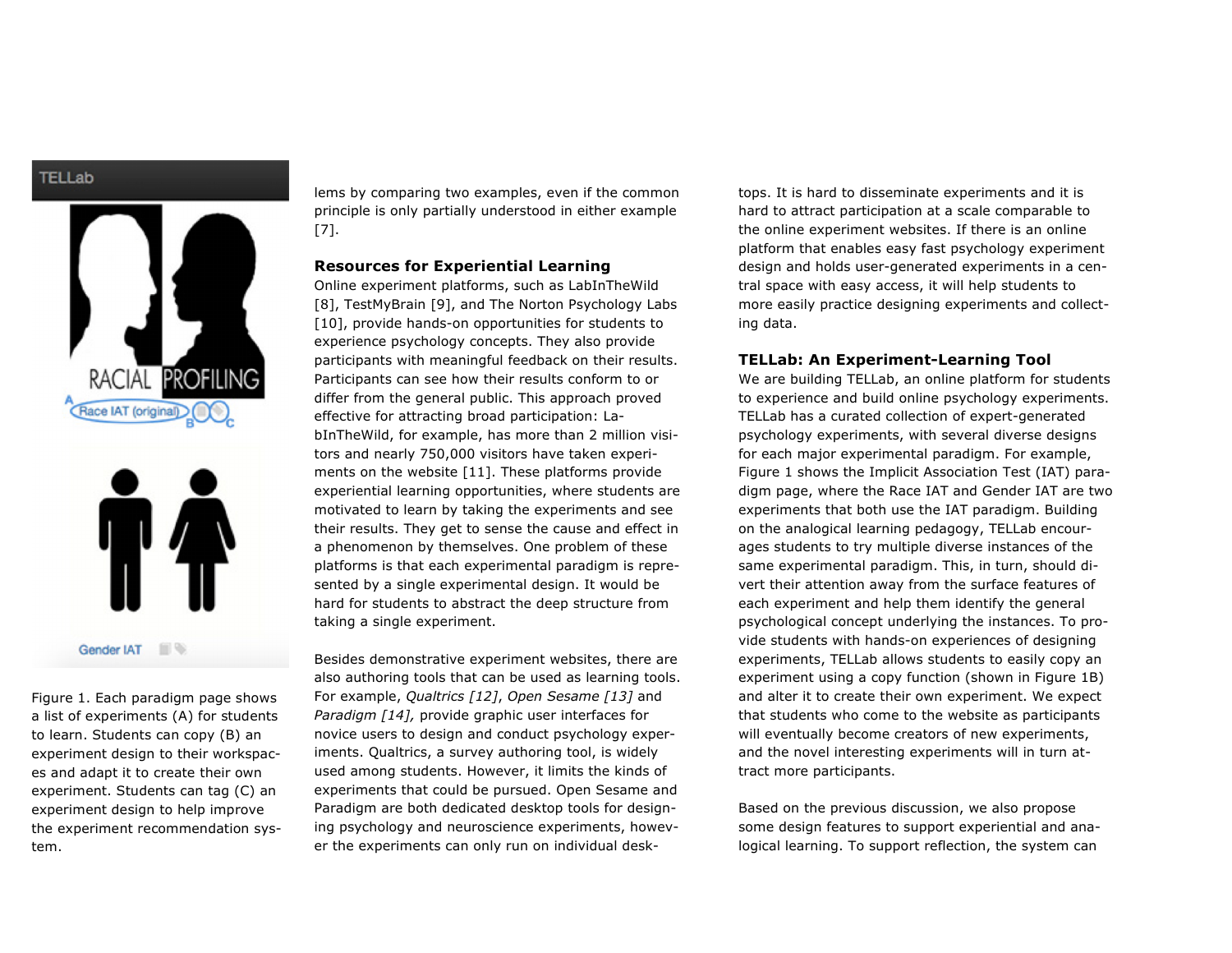prompt students to answer questions that help them reflect on their experience. Moreover, the system should prompt students to compare the experiment that they have just finished with one that they had done before. For example, when a student finishes an experiment, the system can show a snippet of another experiment under the same paradigm that the student completed earlier. And then the system can ask the student to identify the similarities and differences of the two experiments. The student can continue the analogical reasoning activity until no more experiments can be found under the same paradigm. As our system grows bigger with more user-generated experiments, students can benefit with more examples to compare.

Research has found that analogical reasoning is particularly successful when the two examples differ in surface features (i.e., salient objects and aspects of the context), but share the same underlying principle [7]. A problem with a growing collection of student-created experiments is that there may be more similar experiments under a paradigm. A mechanism is therefore needed to help students select sets of experiments that are substantially different in surface features. To make automatic selection of appropriately diverse sets of experiments possible, the system can encourage users to tag the features of any experiment using the tagging function (shown in Figure 1C). Alternatively, it can ask students to provide similarity feedback on some pairs of experiments and use the information to automatically generate sets of diverse exemplars [15].

There are many challenges in teaching and learning psychology experiments; we hope to use the TELLab design as a starting point to explore more ways to facilitate learning.

## **Acknowledgement**

This work is supported by the Harvard Initiative on Learning and Teaching under a HILT grant and Google under a Faculty Research Award.

#### **References**

[1] Retrieved on Feburary 4th, 2015. http://mw.concord.org/modeler/ [2] Retrieved on Feburary 4th, 2015. http://www.golabz.eu/ [3] Stroop, J. R. Studies of interference in serial verbal reactions. *Journal of Experimental Psychology*, 18, 6 (1935), 643-662. [4] Retrieved on Feburary 4th, 2015. http://tellab.org [5] Kolb, D. A. *Experiential learning: experience as the source of learning and development*. Prentice Hall, Englewood Cliffs, NJ, 1984. [6] Jacobson, M. and Ruddy, M. *Open to outcome*. Wood 'N' Barnes, Oklahoma City, OK, 2004. [7] Gentner, D., Loewenstein, J. and Thompson, L. Learning and transfer: A general role for analogical encoding. *Journal of Educational Psychology*, 95, 2 (2003), 393-408. [8] Retrieved on Feburary 4th, 2015. http://labinthewild.org/ [9] Retrieved on Feburary 4th, 2015. https://http://www.testmybrain.org [10] Retrieved on Feburary 4th, 2015. http://www.wwnorton.com/college/psych/zaps/ [11] Reinecke, K. and Gajos, K. Z. LabintheWild: Conducting large-scale online experiments with uncompensated samples. In *Proceedings of the CSCW '15* (Vancouver, BC, Canada, 2015). ACM. [12] Retrieved on Feburary 4th, 2015. http://www.qualtrics.com